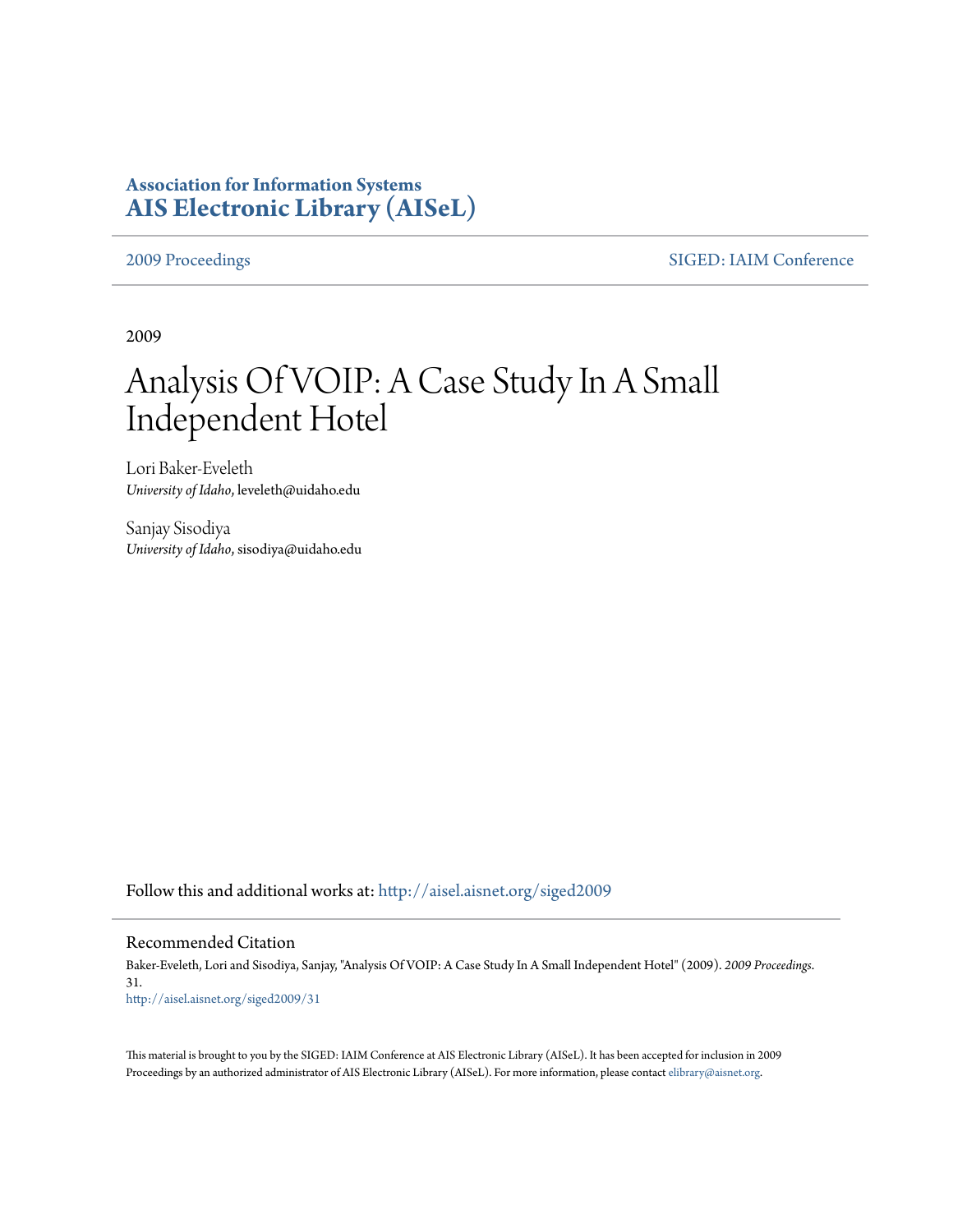#### **ANALYSIS OF VOIP: A CASE STUDY IN A SMALL INDEPENDENT HOTEL**

Lori Baker-Eveleth University of Idaho Email: leveleth@uidaho.edu

Sanjay Sisodiya University of Idaho Email: sisodiya@uidaho.edu

#### **I. INTRODUCTION**

As you enter a typical city there are numerous hotels on both sides of the street. Many of these hotels are part of larger parent chains such as the Holiday Inn, Hilton, and Marriott. The parent companies provide resources to the local business –reservations systems, advertisements, and employee training. Most strategic decisions are made at the parent level with some modifications made regionally for specific local needs. Hidden among the chains hotels are small, independent hotels. These hotels meet the needs of business and family travelers but don't always receive the resources that larger corporations provide.

A case study was developed for use in an IS classroom analyzing decisions made about implementing voice over internet protocols (VoIP) by a small, independent hotel. An outline of the case and questions that will be posed to students are presented.

The business is a family-owned, independent hotel with 110 rooms called The Inn. It has been in continuous operation since the 1970's with the current owners having owned the business for 14 years. Faced with increasing utility costs, management has decided to identify cost savings options for each of the utilities. One area in particular is the telephone costs. Since the hotel is independent, all hotel reservations are done directly with the business with toll-free calls coming directly to the front desk. The majority of telephone usage is related to guests making telephone reservations through an owned toll-free line. Management of existing reservations and day-to-day related operations also use the toll-free line but a notable decrease in usage of the telephone by hotel guests. Currently the business has 16 telephone lines for the business. A recent usage report indicated seven of the lines have minimal use, mostly related to the increase usage of personal cell phones by guests.

To save on telecommunications costs, elimination of traditional phone lines might be appropriate. In addition, separate lines for data and phones could be merged to help reduce costs. If the business expands and grows at The Inn, having a telecommunication system that can meet expansion is important. On the other hand, ease of setup is also important because of the lack of corporate resources available. A new system may require expertise that is not available in the local area and without corporate resources to provide experts and/or money a new system may not be feasible.

Costs, ease of setup, and expansion overshadow some of the other considerations for a new telecommunication system. Reliability of the system is also important since the main source of revenue relies on guests reserving hotel rooms. If the phone system is not available or the provider can't support the system this affects the revenue. Quality of the sound also affects guest's ability to complete reservations. If credit card numbers are being given over the phone, it is vital to secure the lines to reduce hackers and threats.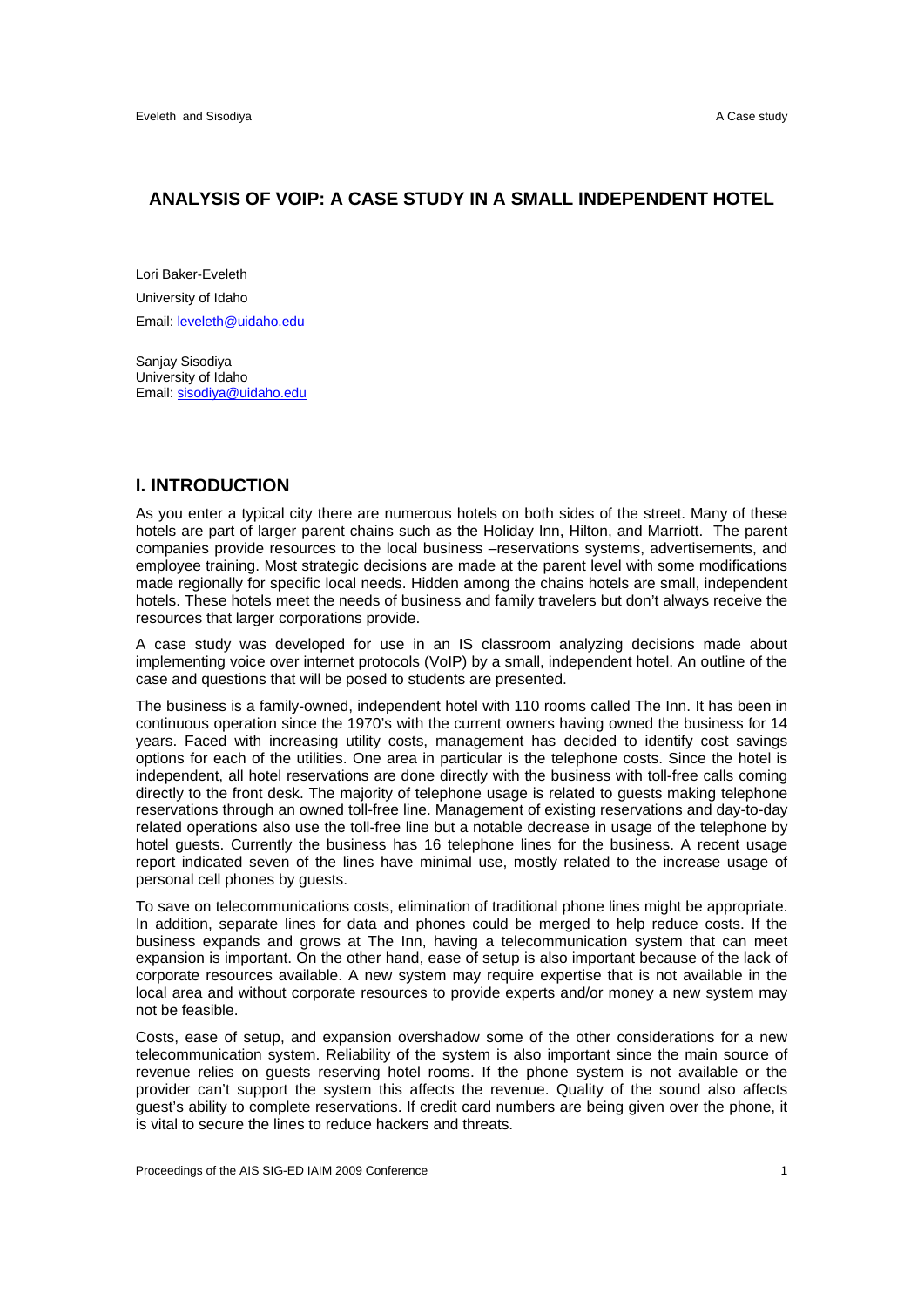The Inn is considering going to voice over internet (VoIP) instead of using traditional phone lines hoping to reduce costs. It is important to identify the advantages and disadvantages of using VoIP for The Inn. A consideration for the types of applications that could be used in VoIP that would not be used in a traditional environment and the key decisions to consider to make the switch.

The goal of the case is to present students with alternative businesses for analysis. Often large corporations are used for case studies but many current issues affect small businesses in varying ways.

#### **2. COMPANY BACKGROUND**

After working as an engineer for a large corporation for 22 years, Ram retired in 1994. Early in retirement he was able to keep himself occupied with family and traveling, but he had a nagging feeling he could do more with his time. So he and his wife (Lakhi) began considering options for either starting or purchasing a small business. After evaluating a number of options, in 1995 they purchased a small hotel in the Pacific Northwest.

The property is located in a small university town and was built in 1978 by a nationally known franchise. The hotel has two stories with a total of 110 guest rooms, lobby area, a number of facilities and storage rooms, and a managers living quarters. There are a total of four buildings all interconnected with a common roof.

Because of its location, guests typically stay at the property for one of four reasons: university related events, needing a room for the night while traveling through town, visiting friends and family who live in the area, and working in the area. Most guests stay two to three nights at the hotel, while others are traveling through needing just one night and others need accommodations for an extended period of time. Occupancy varies widely and similar to many businesses within university towns, the hotel is dependent upon activities related to the university to help drive demand.

From construction, the property continued operating under the same franchise flag for 16 years using managers hired by the franchise. These property managers were given the discretion for staffing related issues and the general management of the property. Though the manager was involved in all major expenses for upkeep and upgrading the property, a majority of decisions were centralized at another location. Initially the property performed well, but a combination of unrealized growth, difficulty in managing the property from a considerable distance from the home office, and the inability to retain managers for an extended period of time led the franchise to put the property up for sale in 1994.

When Ram and Lakhi took over the hotel in 1995, they began a drastic revamping of the property. The prior franchise owners had realized they would eventually need to be putting the property up for sale, so while they ensured adequate upkeep of the property was performed, property upgrades were left to the new owners to decide. When taking ownership, Ram and Lakhi decided to not franchise the property as they wanted greater control on how to manage and operate the property. As most hotel operators realize, there is always some form of updating that needs to be done to modernize a property as well as meet the needs of guests.

#### **Telephone System**

One area in particular was the telephone system. The original system was still in service when Ram and Lakhi took ownership, and did not provide many of the convenience features which guests sought (automated desk attendant, call cost accounting, wake up calls, voice mail, etc.). In 1999, the phone system was replaced with a more robust private branch exchange (PBX) system, which provided the additional features for an installed cost of \$34,000. The phone system manages a total of 16 lines: 14 telephone lines for guest use and two tied directly to the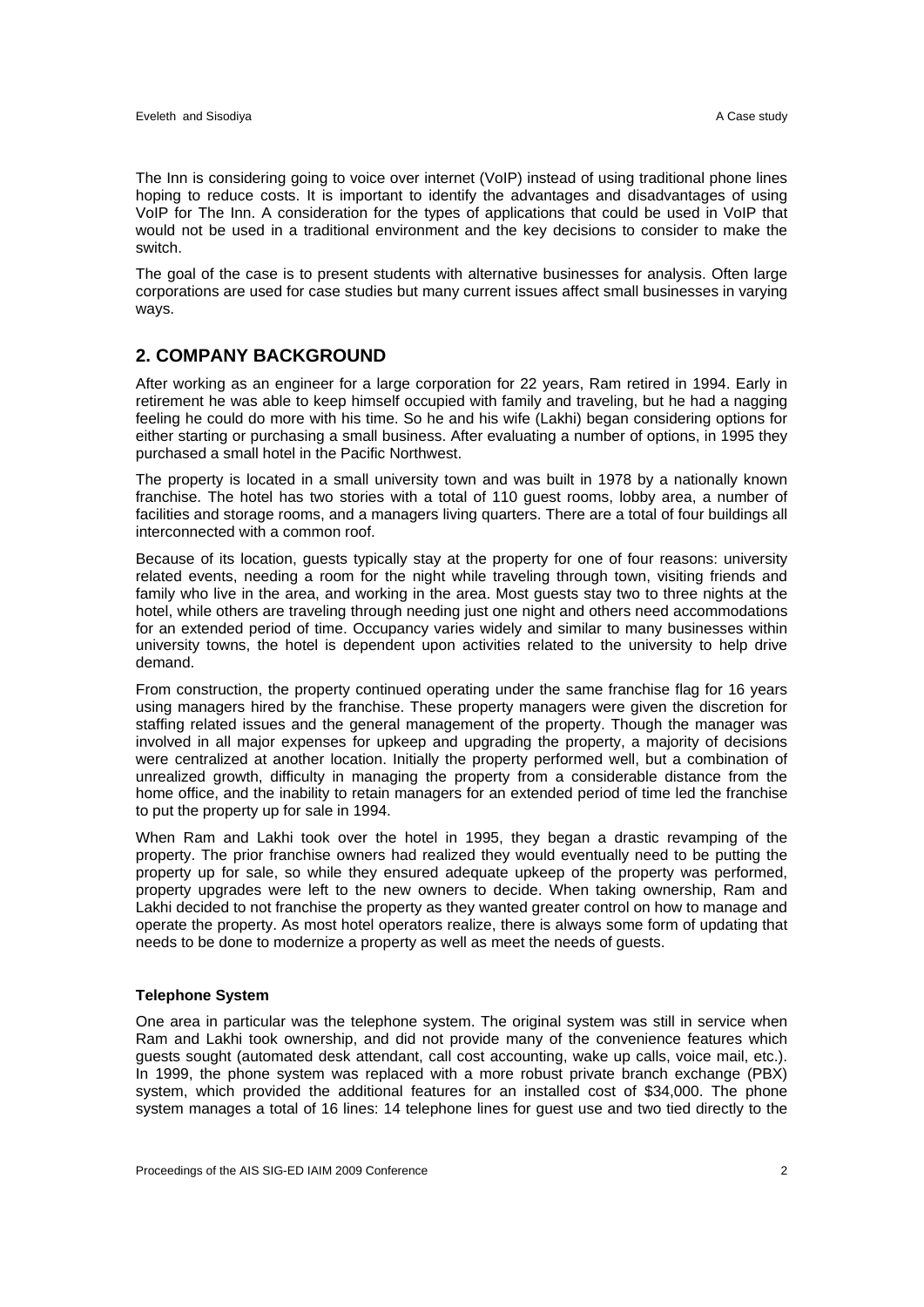front desk (toll-free and fax lines). Guests can receive calls to their rooms for no charge and make local calls for free.

There are fixed costs associated with maintaining each of the lines, as well as usage costs when phone calls are made or received as in the case of the toll-free line. Including local and long distance phone calls, typical monthly telephone costs ranged from \$2100-2800 per month with annual telephone costs exceeding \$25,000. While there has been an increase in occupancy, there has been a decrease in guest telephone system use as many guests prefer to use their own cell phones. Similarly, the call cost accounting system is seldom used as guests often prefer to use their own cell phones or even chose to use calling cards.

#### **Current Dilemma**

While the installation of the PBX enhanced guest convenience and decreased phone traffic to the front desk (using the automated desk attendant), telephone expenses are still high. Since the hotel is independently owned and operated, front desk staff handle all reservations through the phone system so telephone traffic will likely continue. Historically there has been an even split on the number of calls potential guests make for reservations through the main number (were the potential guest is paying for the phone call) or through the toll-free line (which then is billed to the hotel), so there is still a need for managing phone lines. While there is not any contract in place requiring a specific number phones be maintained, a recent usage report found that seven of the general use lines (of the 14) had minimal to no use. Should the owners consider eliminating the seldom used lines? Are there any other options Ram and Lakhi should consider to help minimize telephone costs?

#### **3. VOIP OVERVIEW**

Understanding the needs and demands of the business influence future decisions, the first step in decision-making is to understand the telephone operations. The term telephony is applied to voice communication over distance. Traditional telephony included handheld devices-telephoneswhere receivers and transmitters broadcast the voice waves as analog signals, using a circuitswitched network. Lines used to transmit the signal are leased from the telephone companies.

The newest form of telephony transmits voice communication using the internet as digital signals, where the computer is the device. Voice over the internet uses the internet protocol (IP) creating internet telephony or VoIP. The encoding of the message into digital is sent over the internet in packets using a packet-switched network.

A primary motivation for choosing VoIP is economic. Packet transmission equipment costs less than traditional telephone switch equipment. In order to maintain voice quality, there may be a need to upgrade the packet-switched network. Using the computer as a receiver eliminates the need for handheld devices, also reducing costs.

Another important factor to consider in changing telephone systems is voice quality and availability. Telephone companies are converting from analog lines to digital, particularly over long distances which entail changing the type of network. In an analog voice system a synchronous network (or isochronous network) is designed to move data at a precise rate. Instead of the network slowing with an increase in traffic the data rate remains the same. Digital voice signals on an unsynchronized network could be delayed temporarily as the traffic increases causing the delays or interference in the communication. To aid the digital network additional receiving equipment is needed to synchronize the data more precisely and eliminate delays and interference.

Investing in VoIP, or maintaining the current telecommunication system is both an economic and quality decision. Industry analysts expect 90% of traffic on communication service providers will use IP technology. Shifting from the traditional communication methods to internet-based